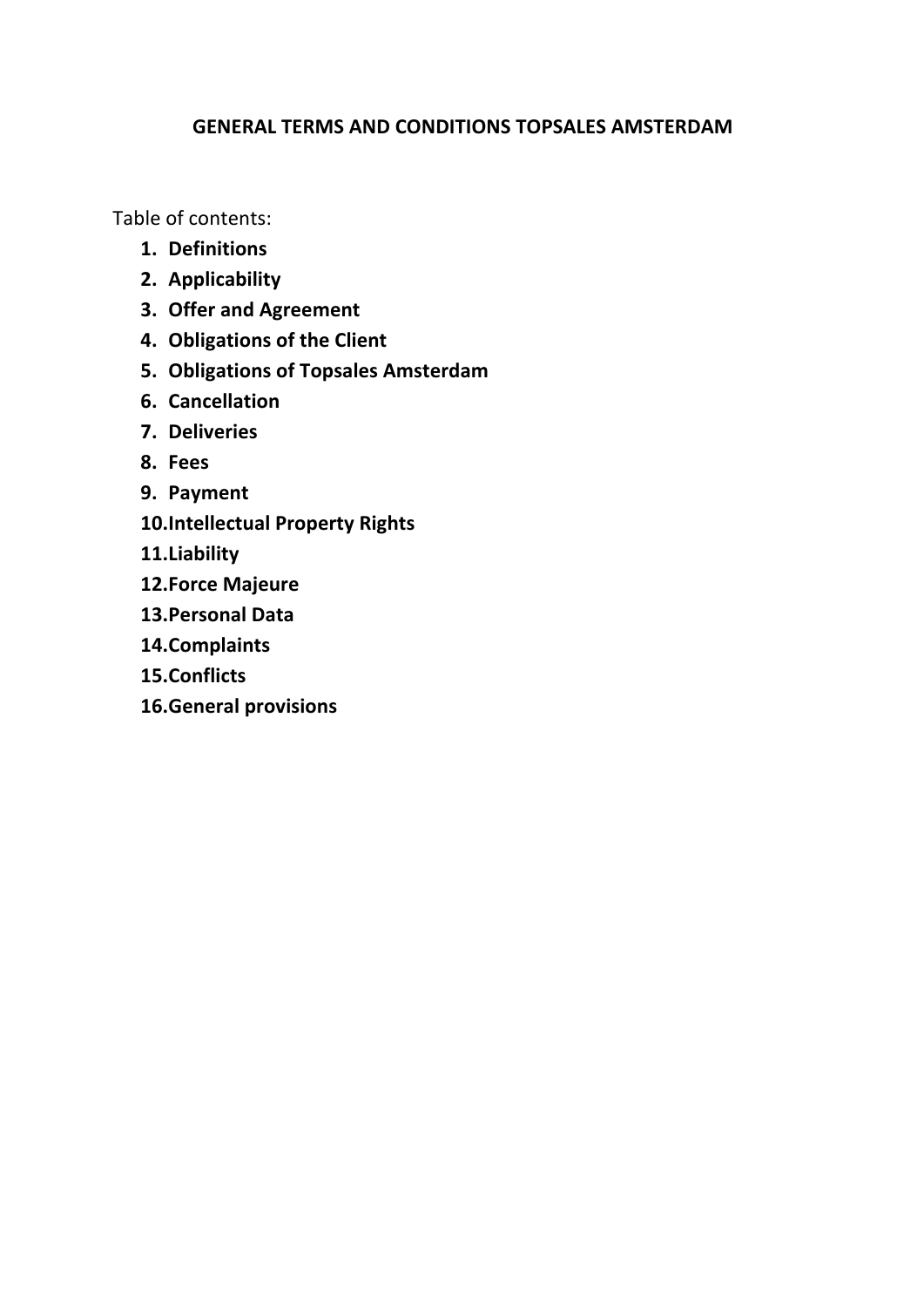### **Article 1. Definitions**

In these General Terms and Conditions, the following terms are defined as stated below:

- a. Topsales Amsterdam: a consultancy firm and service provider for strategic sales advice and related matters. Topsales Amsterdam is established and registered in Amsterdam, the Netherlands and registered with the Traderegister of the Chamber of Commerce under number 77288955.
- b. Client: the person(s) and/or entity(ies) that has an Agreement with Topsales Amsterdam.
- c. Parties: Topsales Amsterdam and Client.
- d. Agreement: the written Agreement among Parties to the accomplishment of (an) Assignment(s) and the conditions that apply to such accomplishment(s).
- e. Assignment: part of the Agreement, consisting of particular services as provided by Topsales Amsterdam in favour of the Client.

## **Article 2. Applicability**

- 1. These General Terms and Conditions are published on the website of Topsales Amsterdam, www.topsalesamsterdam.com, and have been filed with the Chamber of Commerce under file reference number 77288995.
- 2. These General Terms and Conditions apply to all Agreements, offers, quotations, Assignments and services, delivered and/or provided by Topsales Amsterdam.
- 3. General terms and conditions or other conditions of Client are explicitly rejected.
- 4. Client explicitly declares to have received these General Terms and Conditions prior to conclusion of the Agreement with Topsales Amsterdam. Client also explicitly declares to have read the contents of these General Terms and Conditions, and to agree with all its conditions and provisions.
- 5. Topsales Amsterdam is entitled, at all times, to modify these General Terms and Conditions and will inform Client of these modifications in written accordingly.

### **Article 3. Offer and Agreement**

- 1. All offers and quotes made by Topsales Amsterdam are without obligation, unless explicitly agreed otherwise. Topsales Amsterdam may cancel or revoke an offer or quote anytime.
- 2. All fees mentioned in offers and quotes made by Topsales Amsterdam are in Euros and exclude VAT (BTW), unless explicitly agreed otherwise.
- 3. Topsales Amsterdam is entitled to change the fees in an offer and quote in the event of a change of laws or VAT that impacts the price mentioned.
- 4. Except if explicitly stated otherwise in an offer or quote, all offers and quotes from Topsales Amsterdam are valid for 30 days. In the event that Client has not accepted the offer or quote by signing an Agreement during this (or the other applicable) term, the offer or quote will be deemed to be rejected.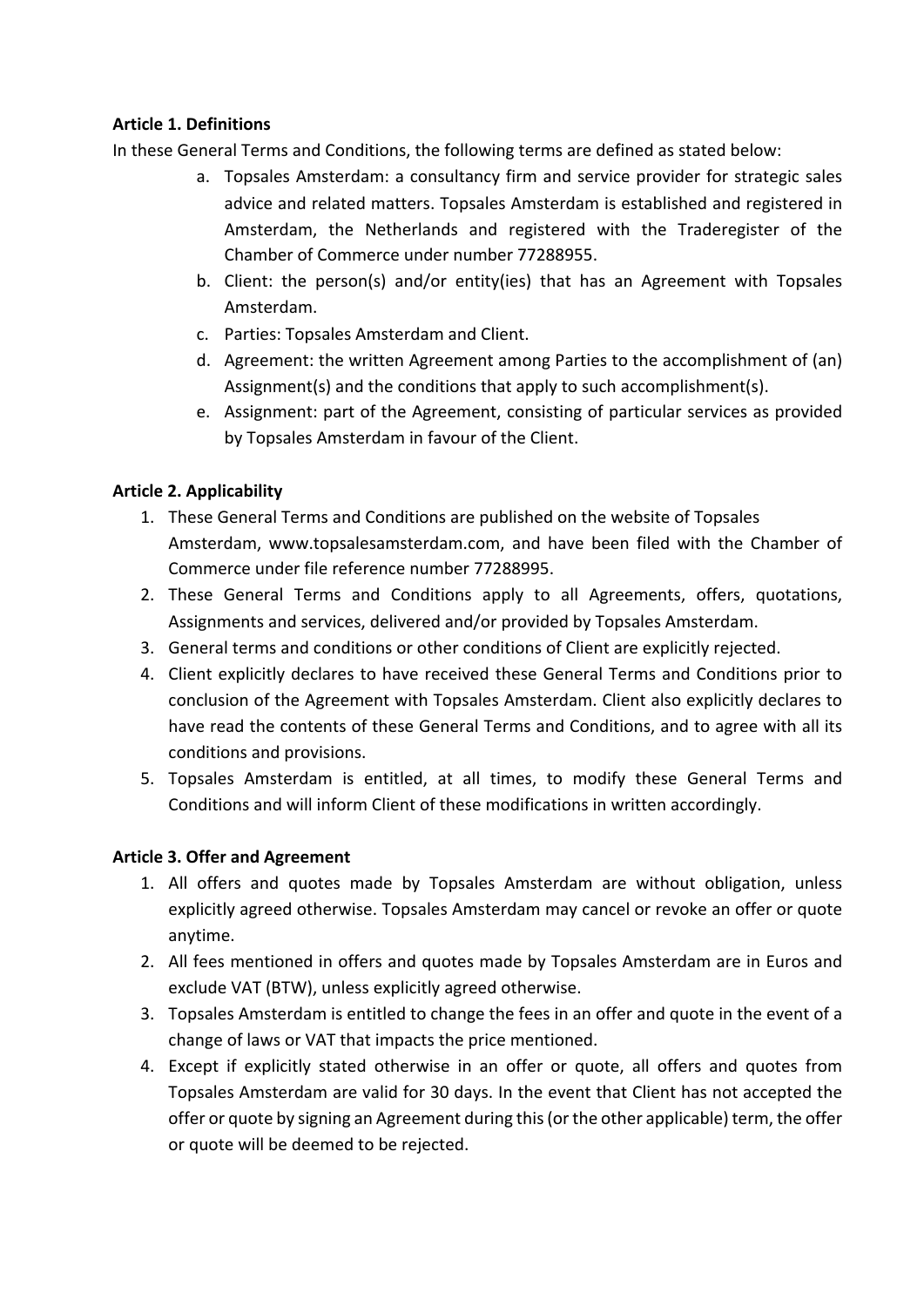- 5. Upon acceptance of the offer or quote by the Client, Topsales Amsterdam will distribute the Agreement. The Agreement commences as soon as Client returns a signed version to Topsales Amsterdam or approves of the Agreements digitally.
- 6. In the event that Parties have agreed that Client will prepay (part of) the total amount quoted by Topsales Amsterdam prior to the start of the Assignment(s) and prepayment is due though still unpaid, Topsales Amsterdam is entitled to dissolve the Agreement. Section 6.2 will apply accordingly.

### **Article 4. Obligations of the Client**

- 1. Client will enable Topsales Amsterdam to fulfil its Assignment(s).
- 2. Client will provide Topsales Amsterdam with all information, files and documents that are crucial for an accurate execution of the Agreement and an adequate fulfilment of the Assignment(s). Topsales Amsterdam is never liable for damages that are the result of omissions, inadequacies or mistakes in the information, files and/or documents provided to Topsales Amsterdam.
- 3. Topsales Amsterdam is entitled to postpone or end its activities in the event that Client is not compliant with the obligations as formulated in Sections 4.1 and 4.2. In such event, Topsales Amsterdam reserves the right to charge Client for the work performed so far, according to the fees applicable to the relevant Agreement.
- 4. In the event that fixed fees are agreed, the Client shall notify Topsales Amsterdam of any requests for modification or addition to the draft version of documents, contracts or advices that Topsales Amsterdam has created within 1 week after Topsales Amsterdam has sent the relevant draft material. Topsales Amsterdam reserves the right to charge the applicable hourly fee for adapting draft material or provide additions, insofar as Client has requested these after the term as mentioned in the previous sentence.
- 5. In the event of errors or omissions in the execution of the Assignment(s), Client is bound to inform Topsales Amsterdam in written form of these within a reasonable period of time, at least ultimately within thirty (30) days after Client discovered or can be deemed to have discovered the relevant error or omission.

### **Article 5. Obligations of Topsales Amsterdam**

- 1. Topsales Amsterdam shall fulfil all its obligations and Assignments adequately, in conformity with demands of accuracy and quality. In the execution of the Agreement, Topsales Amsterdam is bound to use its best endeavours. Topsales Amsterdam does however not warrant or guarantee any (sales)results.
- 2. Topsales Amsterdam ensures that its services are performed by capable professionals.
- 3. Topsales Amsterdam is entitled to subcontract execution of (part of) the Assignment.
- 4. Topsales Amsterdam is bound to treat all information obtained in the execution of the Agreement, concerning or communicated by Client, as confidential.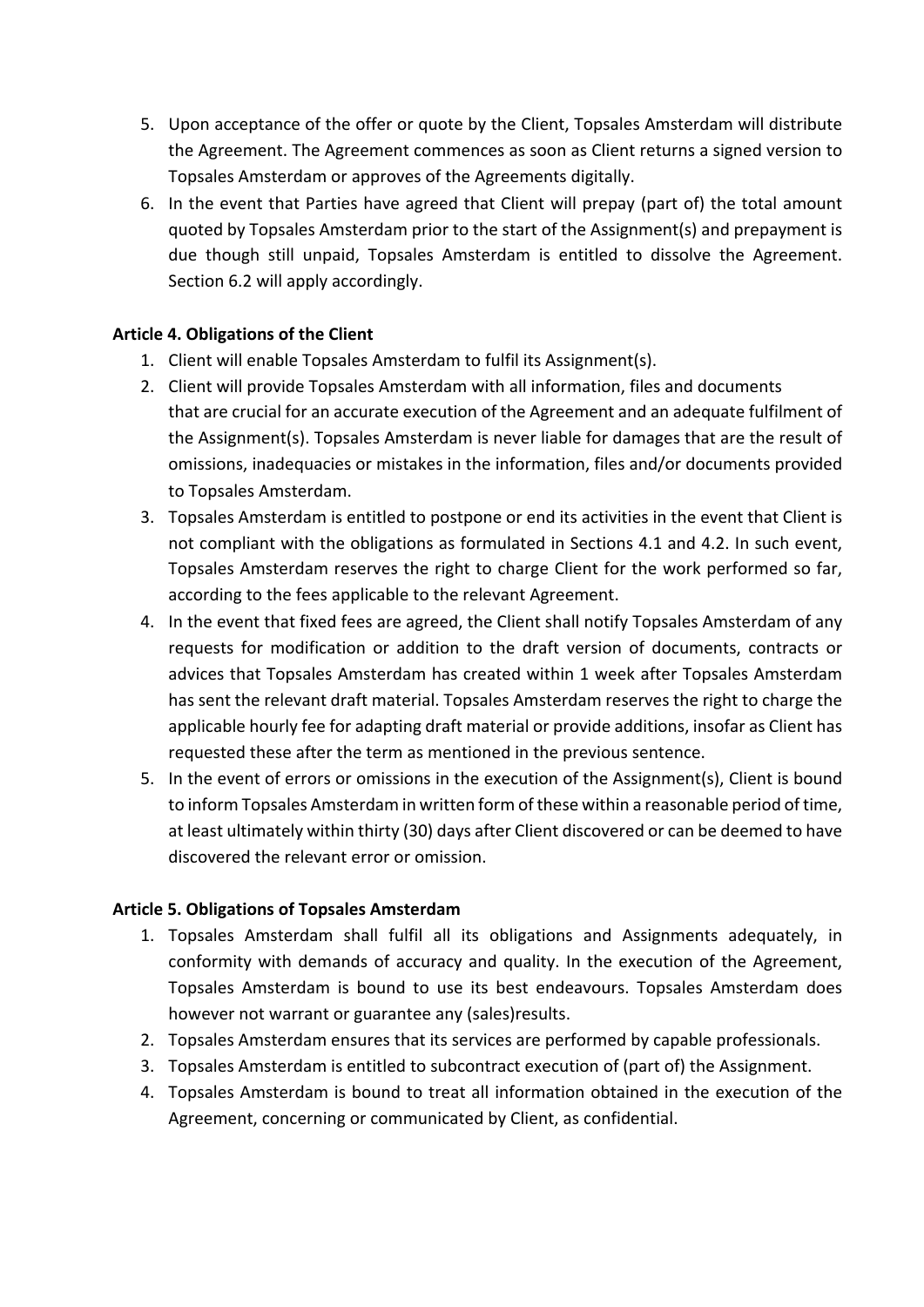#### **Article 6. Cancellation**

- 1. Unless the Assignment starts within two weeks after the commencement of the Agreement, and provided that Topsales Amsterdam has not yet started its work and/or preparation, the Client is entitled to cancel the Agreement without being liable for any charges within two weeks after signing the Agreement.
- 2. In the event that the Client wishes to cancel the Agreement, while Topsales Amsterdam has already start working on the Assignment(s), the Client is obliged to compensates Topsales Amsterdam for all damages suffered by Topsales Amsterdam resulting from this cancellation. These damages include losses incurred by Topsales Amsterdam, lost profit and the costs already made by Topsales Amsterdam, including charges for time and materials spent on the Assignment.

### **Article 7. Delivery**

- 1. Client will execute the Assignment(s) expeditiously.
- 2. Client is obliged to enable Topsales Amsterdam to deliver its work expeditiously.
- 3. The delivery terms as indicated by Topsales Amsterdam are to be interpreted as estimation only. Except if and insofar as explicitly communicated in writing otherwise, the delivery terms indicated by Topsales Amsterdam are never final terms.
- 4. In the event that Client does not respond to a draft document or advice upon that requires input or approval from the Client in a timely manner, two working days, the execution of the Assignment(s) is delayed. In the event that the execution of the Assignment(s) is delayed for a different reason, Topsales Amsterdam will inform Client accordingly as soon as possible.

### **Article 8. Fees**

- 1. For its services, Topsales Amsterdam charges hourly rates and/or fixed fees. The applicable rates or fees are defined in the offer or quote from Topsales Amsterdam.
- 2. In the event that no fixed fees are agreed, Topsales Amsterdam charges the hourly rate as published on the offer or quote of Topsales Amsterdam, and/or the Agreement.
- 3. In the event that Topsales Amsterdam charges an hourly rate for an Assignment, Topsales Amsterdam will usually provide Client with an estimation of the amount of hours required to fulfil this Assignment. This estimation, however, is an indication only that can never be interpreted or understood as a maximum or an agreed amount of hours.
- 4. In its offers or quotes, Topsales Amsterdam will clarify what Assignment(s) will be carried out against which rate. In the event that, due to changes in circumstance, Assignment or (at) the Client's request, the fulfilment of the Assignment(s) has led to the execution of extra work, this extra work will be charged based on the hourly fees as defined in Topsales Amsterdam's offers and quotes and/or the Agreement.

#### **Article 9. Payment**

1. Client shall fulfil all payment obligations within 14 days after the invoice date.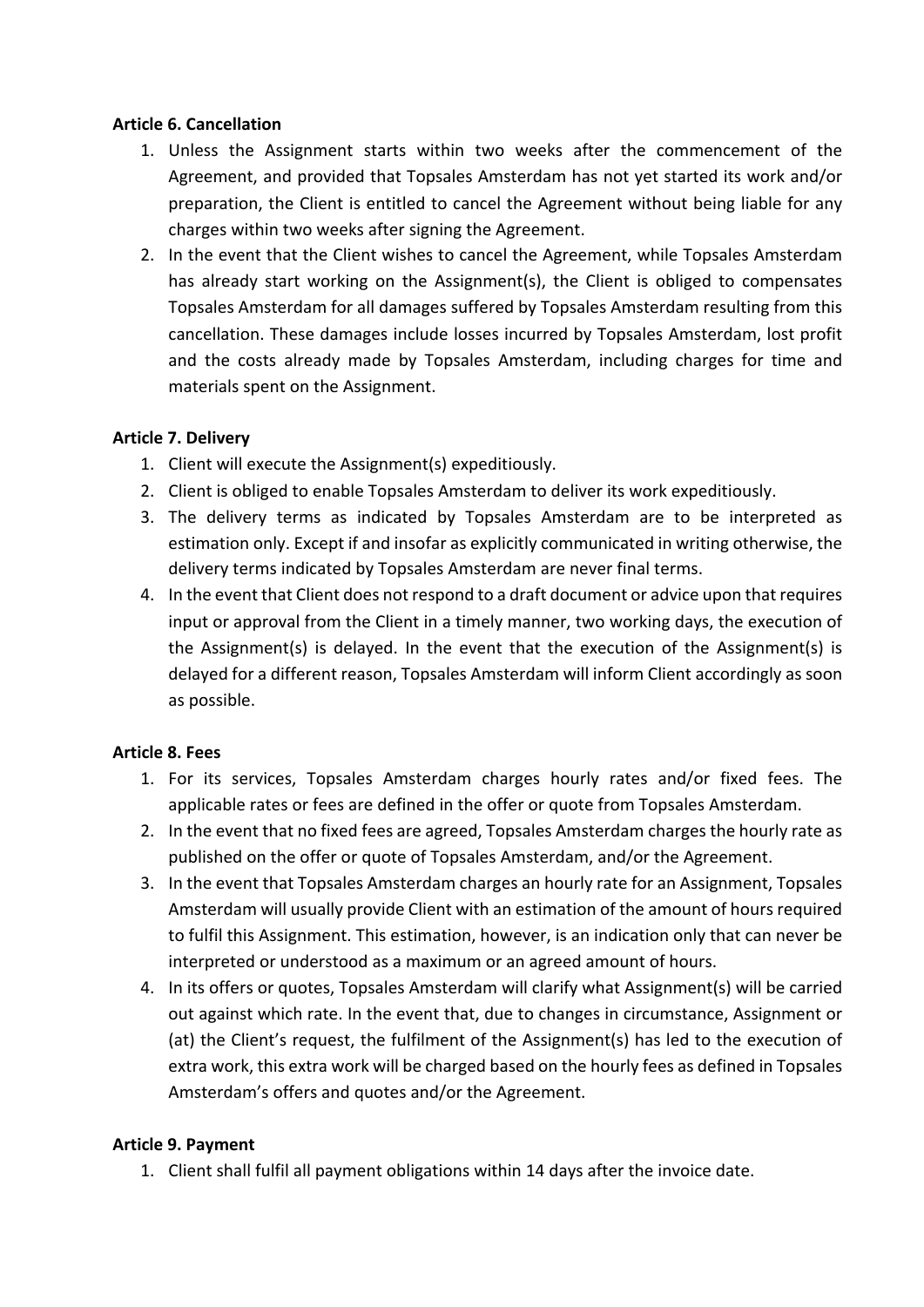- 2. In the event that Parties agreed that a prepayment is to be fulfilled by Client, Topsales Amsterdam will only start working on the relevant Assignment(s) once the prepayment is fulfilled.
- 3. The timing and frequency of payment will be stipulated in the offer or quote and/or Agreement.
- 4. In the event that an invoice is due though still unpaid, Client will be immediately in default and is bound to pay statutory commercial interest from the due date of the invoice.
- 5. In the event that Client has not remedied its payment obligations within 07 days after Topsales Amsterdam has sent a notice of default, besides being entitled to charge the statutory commercial interest, Topsales Amsterdam is also entitled to charge debt collecting costs of 15% of the outstanding amount, with a minimum of €250.
- 6. In the event that Client has not fulfilled its payment obligations, Topsales Amsterdam is entitled to postpone its obligations for as long as Client is in default.
- 7. Objections from Client to the invoice do not postpone the payment obligations of Client.
- 8. In the event that and as long as Client has not fulfilled all its payment obligations, all goods, documents and files that Client has provided Topsales Amsterdam with, as well as the result(s) of any Assignment(s) (such as, though not limited to, contracts, advices, letters), shall remain property of Topsales Amsterdam.

### **Article 10. Intellectual Property Rights**

- 1. All Intellectual Property Rights (IPR) related to the services provided by Topsales Amsterdam and the (result of the) Assignment(s) shall belong exclusively to Topsales Amsterdam. IPR shall include for example, but are not limited to, trademarks, copyrights, industrial rights and all types of neighbouring rights.
- 2. Within the framework of the Agreement(s) between Parties, and subject to full payment for all relevant services and Assignments, Topsales Amsterdam provides Client with the right to use the material that Topsales Amsterdam produced for Client, such as, but not limited to, the concepts, documents, advices, methods and reports, for the purpose for which they were produced by Topsales Amsterdam. Except for in the context of its normal use as stipulated in the previous sentence, Client is not allowed to copy, multiply, spread, forward or offer the services of Topsales Amsterdam or the materials Topsales Amsterdam has prepared, including but not limited to concepts, documents, advices, methods and reports, or to make these public in any way, directly or indirectly.
- 3. Client is not allowed to remove or modify any trademark, sign of copyright or any other sign added by Topsales Amsterdam from any material by Topsales Amsterdam, or to modify or imitate these. Client shall never harm or unjustifiably benefit from the reputation of the IPR of Topsales Amsterdam.
- 4. These General Terms and Conditions explicitly not aim to transfer any IPR.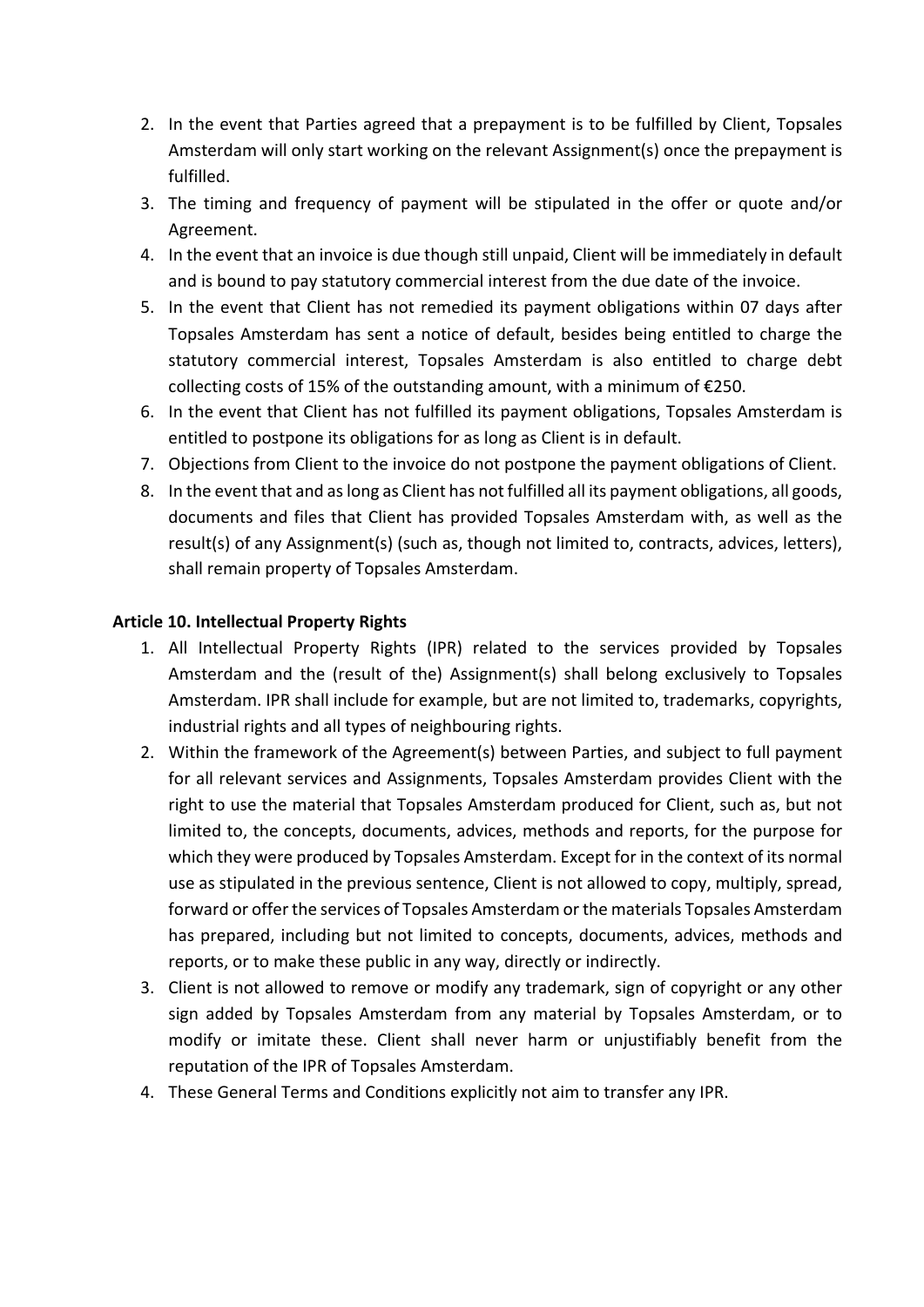### **Article 11. Liability**

- 1. Topsales Amsterdam shall only be liable for damages that are the result of grove negligence or wilful misconduct by Topsales Amsterdam in its execution of the Agreement.
- 2. In no event shall Topsales Amsterdam ever be liable for any consequential, indirect, incidental damages or whatsoever.
- 3. In no event shall Topsales Amsterdam ever be liable for damages resulting from information, files, documents or data, erroneously or incompletely provided by Client.
- 4. In no event shall Topsales Amsterdam ever be liable for damages, caused by third parties with whom Topsales Amsterdam co-operates in the execution of the Agreement.
- 5. In no event shall Topsales Amsterdam ever be liable for any amount in excess of the total amount charged by Topsales Amsterdam for an Assignment, in the last 6 months prior to the date on which the damages came into existence, which amount will never exceed the amount that the liability insurance of Topsales Amsterdam compensates Topsales Amsterdam for.

### **Article 12. Force Majeure**

- 1. In the event that Topsales Amsterdam is unable to fulfil its obligations due to a nonattributable failure (force majeure), the fulfilment of those obligations will be suspended for the duration of the force majeure situation.
- 2. If the force majeure situation continues for more than one month, either party will be entitled to dissolve the Agreement. In such a case, Topsales Amsterdam will charge costs made and/or hours spent for fulfilment of the Agreement upon the moment of force majeure.
- 3. In the event of force majeure applicable to Topsales Amsterdam, Client will not be entitled to any compensation (in damages), not even if Topsales Amsterdam were to have any advantage as a result of the force majeure.
- 4. Force majeure is taken to mean every circumstance beyond the control of Topsales Amsterdam, fully or partially impeding the fulfilment of Topsales Amsterdam's obligations towards Client, or as a result of which the fulfilment of Topsales Amsterdam's obligations cannot reasonably be required from Topsales Amsterdam, regardless of the fact whether that circumstance could have been foreseen at the time the Agreement of services was concluded. Those circumstances will include (though are not limited to): (civil)war, riot, strike, measures by any government body, (understaffing due to) illness, epidemic, pandemic, force majeure applicable to a third party that has been engaged, technical breakdowns, loss of information or files, all in the broadest sense of the terms.

### **Article 13. Personal Data**

1. In the event that Client makes available to Topsales Amsterdam any personal data in the execution of the Assignment, Topsales Amsterdam qualifies as processor in the sense of the General Data Protection Regulation. This means that Topsales Amsterdam may